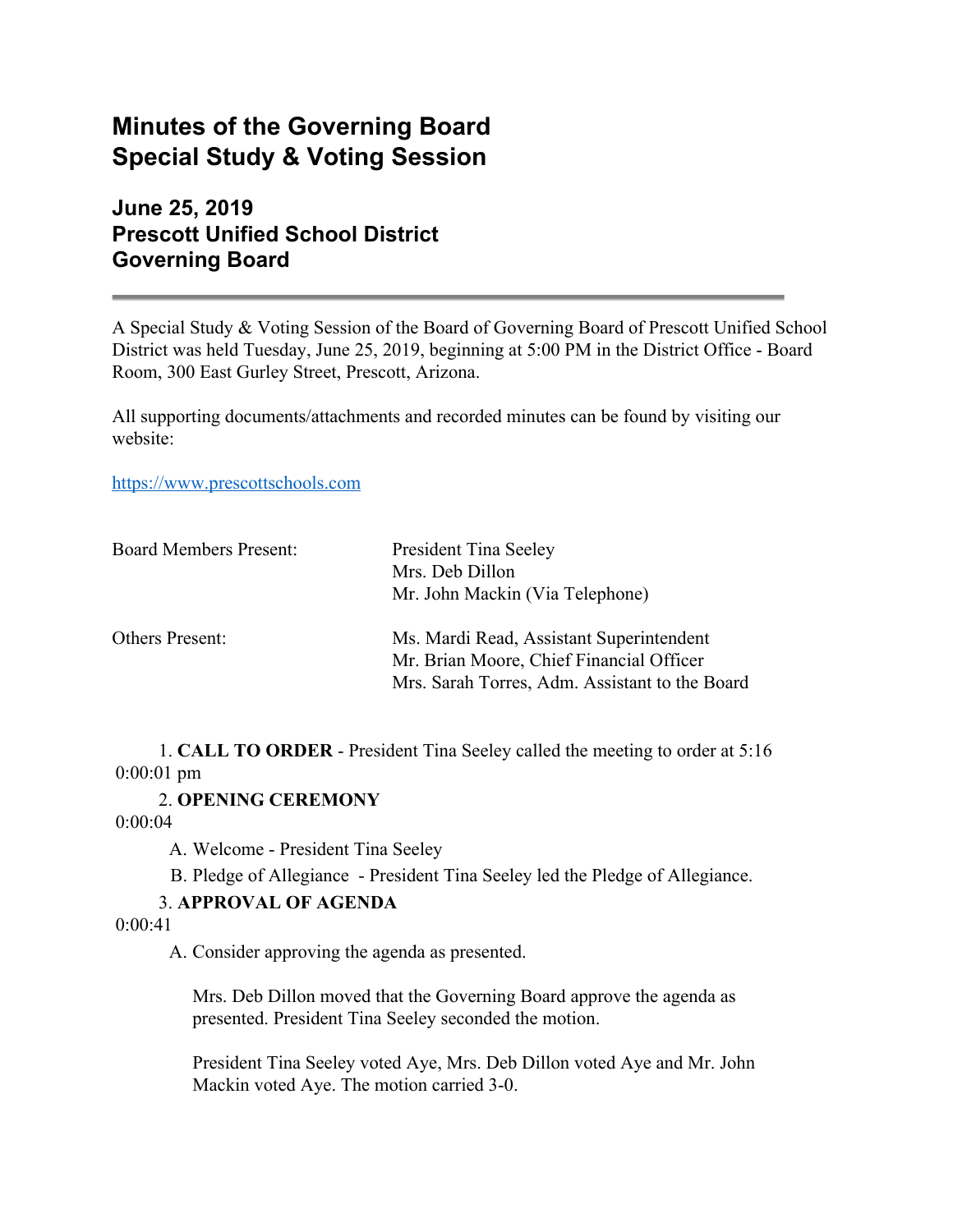# 4. **ACTION ITEMS**

### 0:01:21

A. **CONSENT AGENDA** - *All those items listed below may be enacted by one motion and approved as Consent Agenda items with or without discussion. However, any item may be removed from the Consent Agenda and considered separately if a Governing Board member so requests.*

*The resolutions included in the Consent Agenda have been posted in order to waive the reading of the body of the resolutions.*

Consider approving the Consent Agenda as presented.

Mrs. Deb Dillon moved that the Governing Board approve the Consent Agenda, as presented. President Tina Seeley seconded the motion.

President Tina Seeley voted Aye, Mrs. Deb Dillon voted Aye and Mr. John Mackin voted Aye. The motion carried 3-0.

- 1. Consider approving the following: Arizona State Procurement, Mohave Educational Services, Government Procurement Alliance (1GPA), TCPN, U.S. Communities, and Strategic Alliance of Volume Expenditures (SAVE) contracts and their awarded vendors for the 2019-2020 school year.
- 2. Consider approving the appointment of Mr. Brian Moore as the Treasurer and Mrs. Kathy Wallner as the Assistant Treasurer of Student Activities for Prescott Unified School District for the 2019-2020 school year.
- 3. Consider approving Mr. Joe Howard, Superintendent; Ms. Mardi Read, Assistant Superintendent; Mr. Brian Moore, Chief Financial Officer, as designated persons authorized by the Governing Board to use "emergency procurement" for goods and services when an emergency condition exists for the 2019-2020 school year.
- 4. Consider approving Mr. Joe Howard, Superintendent; Ms. Mardi Read, Assistant Superintendent; Mr. Brian Moore, Chief Financial Officer; and Ms. Connie Goode, Director of Purchasing, as designated persons authorized by the Governing Board, when competitive sealed bidding is either not practicable or not advantageous to the district, to issue written determinations to solicit competitive sealed proposals, multi-term contracts, factors for alternative project delivery methods for construction services, or non-construction contracts requiring bid or contract security for the 2019-2020 school year.
- 5. Consider approving renewal membership and current rates with The Arizona School Alliance for Workers' Compensation, Inc. through June 1, 2020, as presented.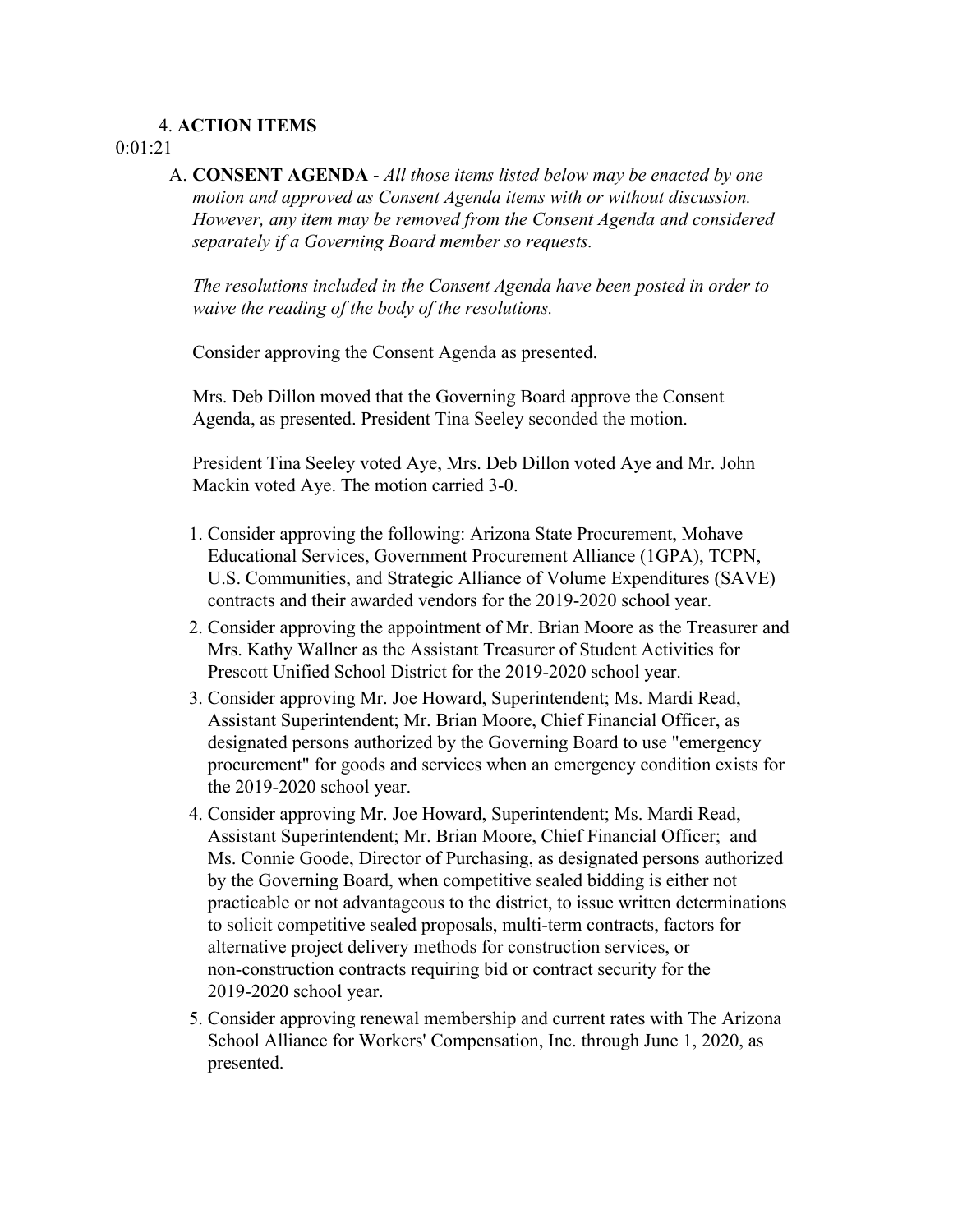- 6. Consider approving the use of the list of vendors as Sole Source procurement for the 2019-2020 school year as presented.
- 7. Consider approving the District's current bank accounts and authorized signers for the 2019-2020 school year as presented.
- 8. Consider the Approval of a Resolution authorizing the execution of warrants between board meetings, as presented.
- 9. Consider approving the authorization of line item Maintenance and Operation (M&O) expenditures in excess of the budget but within the total M&O budget for fiscal year 2019-2020 as presented.
- 10. Consider approving an Intergovernmental Agreement between Yavapai County Education Service Agency and Prescott Unified School District for fiscal year 2019-2020 to provide Nursing Services to our district if there is a need, as presented.

## B. PUBLIC HEARING

 $0.02.45$ 

1. Consider recessing the regular meeting to hold a Public Hearing to discuss the Proposed Budget for 2019-2020.

There were not requests to speak.

2. Consider adjourning the Public Hearing and reconvening to Regular Session.

## C. STUDY AND VOTING SESSION

#### $0.03 \cdot 10$

1. Consider the review and approval of the Proposed Budget for 2019-2020.

Mrs. Deb Dillon moved that the Governing Board review and approve the proposed Budget for 2019-2020, as presented. Mr. John Mackin seconded the motion.

President Tina Seeley voted Aye, Mrs. Deb Dillon voted Aye and Mr. John Mackin voted Aye. The motion carried 3-0.

#### D. INFORMATION AND DISCUSSION ITEMS

# $0.04.14$

- 1. Mr. Moore has prepared the FY 2019 School Board Summary Budget Report for your review.
- 2. Meeting Dates: Regular Study and Voting Session, July 9, 2019 @ 5:00 pm, District Office Boardroom.
- 3. Future Agenda Items Mr. John Mackin noted, there is a Summer course at PHS which helps students transition to employment, a program that has been